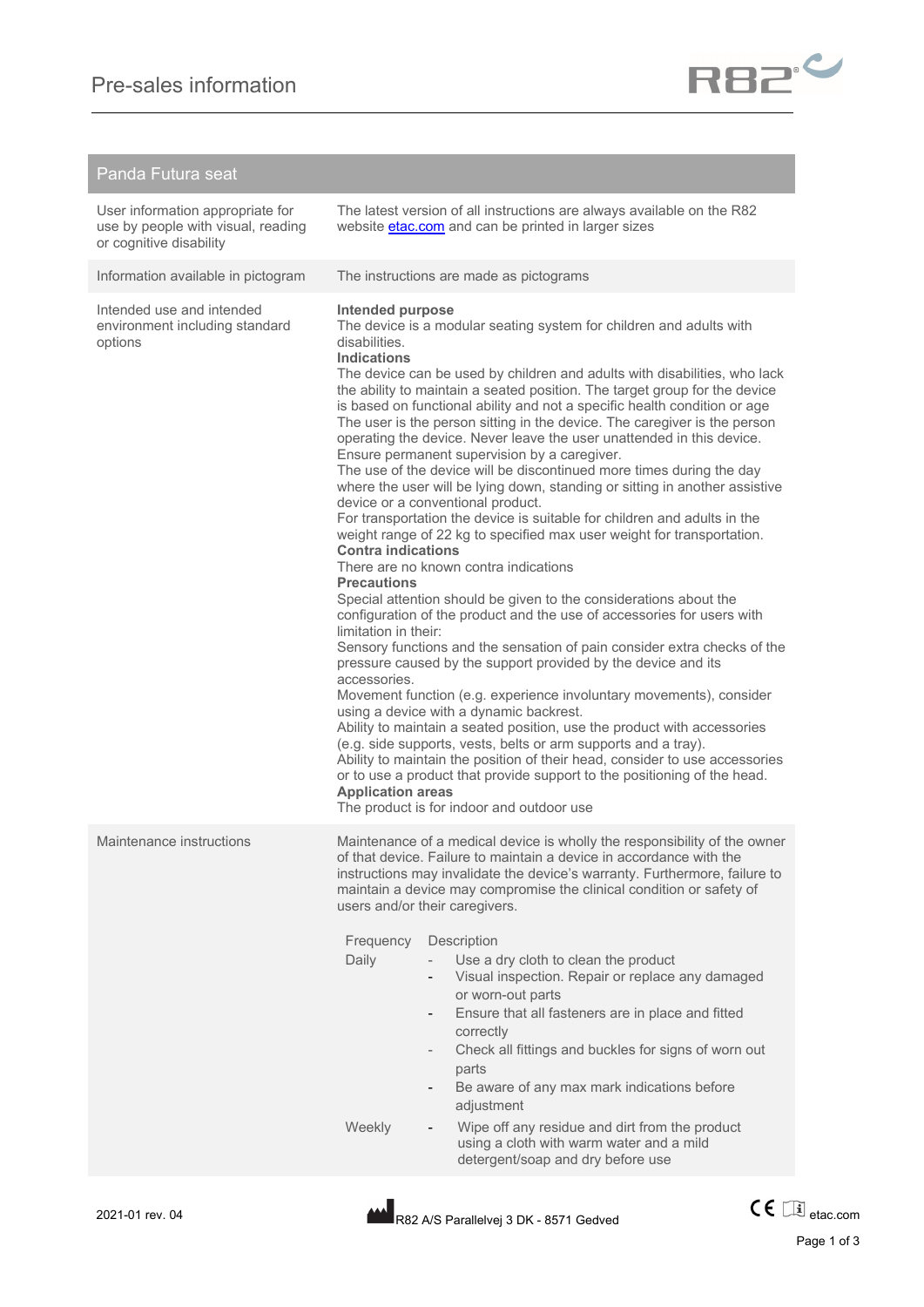

| Panda Futura seat                          |                                                                                                                                                                                                                                                                                                                                                                                                                                                                                                                                                                                                                                                                                                                                                                                                                                                                                                          |  |
|--------------------------------------------|----------------------------------------------------------------------------------------------------------------------------------------------------------------------------------------------------------------------------------------------------------------------------------------------------------------------------------------------------------------------------------------------------------------------------------------------------------------------------------------------------------------------------------------------------------------------------------------------------------------------------------------------------------------------------------------------------------------------------------------------------------------------------------------------------------------------------------------------------------------------------------------------------------|--|
|                                            | Disinfect the product. please check the disinfection<br>$\overline{\phantom{a}}$<br>section in this User Guide for more information<br>All nuts and bolt on this product must be checked and<br>Monthly<br>$\overline{\phantom{a}}$<br>tightened to avoid unnecessary failures<br>Oil the swing-away parts. We recommend you use a<br>$\overline{\phantom{a}}$<br>professional lubricant system.<br>Inspect the product for cracks or signs for worn-out<br>Annually<br>parts and carry out annual service. Never use a<br>product which appears to be sub-standard or faulty.                                                                                                                                                                                                                                                                                                                           |  |
| Cleaning description                       | Washing:<br>The cushion is removable and the cover can be washed at max, $40^{\circ}$ C<br>using a mild detergent in a washing machine. The upholstery is<br>incontinence proof and can be hand washed in warm water. Let the<br>foam cushion dry before inserting them back into the cushion cover. The<br>condition of the upholstery should be checked at least every six months<br>and replaced if necessary. It is important to keep the frame clean to<br>maintain the validity of the chair.<br><b>Warewashing machine</b><br>This product can be washed at 60°C using a mild detergent for 15-20<br>minutes in a warewashing washing machine designed for medical de-<br>vices. Use the machine's drying function to dry the product. Remove all<br>accessories and cushions before washing the main product. Clean the<br>accessories separately. Please allow the product to dry before reuse. |  |
| Disinfection description                   | The product without accessories and cushion can be disinfected with a<br>70% disinfectant solution. It is recommended to wipe off any residue and<br>dirt from the product, using a cloth with warm water and a mild<br>detergent/soap without chlorine and let it dry before disinfection.                                                                                                                                                                                                                                                                                                                                                                                                                                                                                                                                                                                                              |  |
| <b>Dimensions</b>                          | http://www.etac.com-Select product and go to measurements section                                                                                                                                                                                                                                                                                                                                                                                                                                                                                                                                                                                                                                                                                                                                                                                                                                        |  |
| Mass                                       | http://www.etac.com-Select product and go to measurements section<br>Mass of test dummy is 60 kg (EN12183).                                                                                                                                                                                                                                                                                                                                                                                                                                                                                                                                                                                                                                                                                                                                                                                              |  |
| Maximum slope                              | N/A                                                                                                                                                                                                                                                                                                                                                                                                                                                                                                                                                                                                                                                                                                                                                                                                                                                                                                      |  |
| Type(s) of tyres                           | N/A                                                                                                                                                                                                                                                                                                                                                                                                                                                                                                                                                                                                                                                                                                                                                                                                                                                                                                      |  |
| Used in combination with other<br>products | Can be used in combination with High-low, Nandu Frame, Multi Frame,<br>Combi Frame: x and Stingray Frame                                                                                                                                                                                                                                                                                                                                                                                                                                                                                                                                                                                                                                                                                                                                                                                                 |  |
| Conformity                                 | The product conforms to standard EN 12182 and EN12183 including<br>requirements and test methods for static, impact and fatigue strengths<br>$(ISO 7176-8)$                                                                                                                                                                                                                                                                                                                                                                                                                                                                                                                                                                                                                                                                                                                                              |  |
| Resistance to ignition                     | The product conforms to standard EN 12182 and EN12183 including<br>requirements for resistance to ignition in accordance with ISO7176-16,<br>FN1021-1 and FN1021-2                                                                                                                                                                                                                                                                                                                                                                                                                                                                                                                                                                                                                                                                                                                                       |  |
| Warning about dangerous<br>combinations    | The CE mark must be removed when rebuilding the product, when used<br>in combination with a product from another manufacturer or when using<br>other than original R82 spare parts and fittings.<br>The Panda Futura seat might loose its flame resistant characteristics if<br>using other than original R82 cushions.                                                                                                                                                                                                                                                                                                                                                                                                                                                                                                                                                                                  |  |